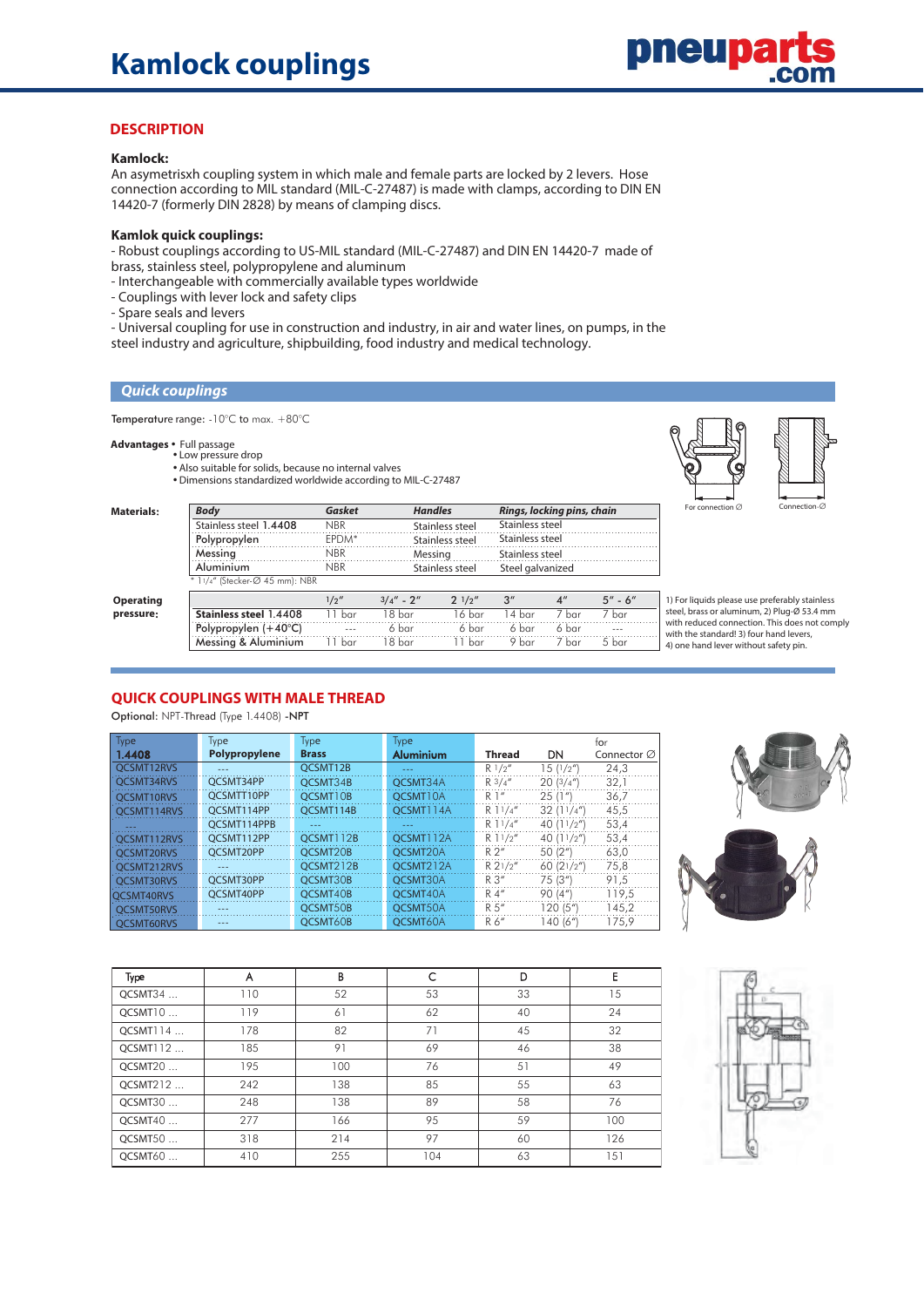

## **QUICK COUPLING WITH FEMALE THREAD**

**Optional**: NPT- Thread (Type 1.4408) -NPT

| <b>Type</b> | <b>Typ</b>   | <b>Typ</b>     | <b>Typ</b>       |                       |               | for         |
|-------------|--------------|----------------|------------------|-----------------------|---------------|-------------|
| 1.4408      | Polypropylen | <b>Brass</b>   | <b>Aluminium</b> | <b>Thread</b>         | DN            | Connector Ø |
| QCS12RVS    |              | QCS12MS        |                  | Rp 1/2"               | 15(1/2'')     | 24,3        |
| OCS34 RVS   | OCS34PP      | QCS34MS        | QCS34A           | $Rp \frac{3}{4}$ "    | 20(3/4'')     | 32,1        |
| OCS10RVS    | OCS10PP      | OCS10MS        | OCS10A           | Rp 1"                 | 25(1")        | 36.7        |
| QCS114 RVS  | OCS114PP     | QCS114MS       | QCS114A          | Rp 11/4"              | 32(11/4")     | 45,5        |
|             | OCS114PP     | $\overline{a}$ | $\sim$ $\sim$    | Rp 11/4"              | 40 $(11/2'')$ | 53,4        |
| OCS112 RVS  | OCS112PP     | OCS112MS       | <b>OCS112A</b>   | Rp 11/2"              | 40 $(11/2'')$ | 53,4        |
| QCS20RVS    | QCS20PP      | QCS20MS        | QCS20A           | Rp 2"                 | 50 (2")       | 63,0        |
| OCS212 RVS  |              | OCS212MS       | QCS212A          | Rp 2 <sup>1</sup> /2" | 60 (21/2")    | 75,8        |
| OCS30RVS    | OCS30PP      | OCS30MS        | OCS30A           | Rp <sup>3</sup>       | 75 (3")       | 91,5        |
| OCS40RVS    | OCS40PP      | OCS40MS        | OCS40A           | Rp 4"                 | 90 (4")       | 119,5       |
| OCS50RVS    |              | QCS50MS        | QCS50A           | Rp 5"                 | 120(5")       | 145,2       |
| QCS60RVS    |              | QCS60MS        | QCS60A           | Rp 6"                 | 140 (6")      | 175,9       |
| <b>Type</b> | Α            | B              | C                | D                     |               | E.          |
| QCS34       | 110          | 52             | 53               | 33                    |               | 16          |
| OCS10       |              |                |                  |                       |               |             |
|             | 119          | 61             | 61               | 40                    |               | 24          |
| OCS114      | 178          | 82             | 71               | 45                    |               | 33          |
| OCS112      | 185          | 91             | 70               | 46                    |               | 40          |
| OCS20       | 195          | 100            | 75               | 51                    |               | 49          |
| OCS212      | 242          | 138            | 85               | 55                    |               | 63          |
| OCS30       | 248          | 138            | 91               | 58                    |               | 76          |
| OCS40       | 227          | 166            | 95               | 59                    |               | 95          |
| OCS50       | 318          | 214            | 97               | 60                    |               | 125         |





## **QUICK COUPLING WITH HOSE TAIL**

| <b>Type</b> | <b>Type</b>  | <b>Type</b>  | <b>Type</b>      | Hose     |               | for         |
|-------------|--------------|--------------|------------------|----------|---------------|-------------|
| 1.4408      | Polypropylen | <b>Brass</b> | <b>Aluminium</b> | Ø inside | DN            | Connector Ø |
| OCS1HRVS    | $---$        | OCS13HB      | ---              | 13       | 15(1/2'')     | 24,3        |
| OCS19HRVS   | OCS19HPP     | OCS19HB      | OCS19A           | 19       | 20(3/4")      | 32,1        |
| OCS25HRVS   | OCS25HPP     | OCS 25HB     | OCS25A           | 25       | 25(1")        | 36,7        |
| OCS32HRVS   | OCS32HPP     | OCS32HB      | OCS32A           | 32       | 32(11/4")     | 45,5        |
|             | OCS32HPPB    | ---          | ---              | 32       | 40 $(11/2'')$ | 53,4        |
| OCS38HRVS   | OCS38HPP     | OCS38HB      | OCS38A           | 38       | 40 $(11/2'')$ | 53,4        |
| OCS50HRVS   | OCS50HPP     | OCS50HB      | OCS50A           | 50       | 50 (2")       | 63,0        |
| OCS63HRVS   | $---$        | OCS 63HB     | OCS63A           | 63       | 60 $(21/2'')$ | 75,8        |
| OCS75HRVS   | OCS75 HPP    | OCS75HB      | OCS75A           | 75       | 75 (3")       | 91.5        |
| OCS100HRVS  | OCS100HPP    | OCS100HB     | OCS100A          | 100      | 90(4")        | 119,5       |
| OCS125HRVS  | $- - -$      | OCS125HB     | <b>OCS125A</b>   | 127      | 120 (5")      | 145,2       |
| OCS150HRVS  | $- - -$      | OCS150HB     | OCS150A          | 150      | 140 (6")      | 175.9       |



| Type    | A   | B   | C   | D  | E   | <b>MIN</b> |
|---------|-----|-----|-----|----|-----|------------|
| QS19H   | 110 | 152 | 85  | 33 | 13  | 51         |
| QS25H   | 119 | 61  | 98  | 40 | 20  | 57         |
| $OS32H$ | 178 | 82  | 103 | 45 | 25  | 57         |
| QS38H   | 185 | 91  | 121 | 46 | 32  | 60         |
| QS50H   | 195 | 100 | 123 | 51 | 42  | 70         |
| QS63H   | 242 | 138 | 151 | 55 | 56  | 96         |
| QS75H   | 248 | 138 | 159 | 58 | 69  | 102        |
| QS100H  | 277 | 166 | 169 | 59 | 92  | 108        |
| QS125H  | 318 | 214 | 192 | 60 | 117 | 132        |
| QS150H  | 410 | 255 | 234 | 63 | 142 | 172        |

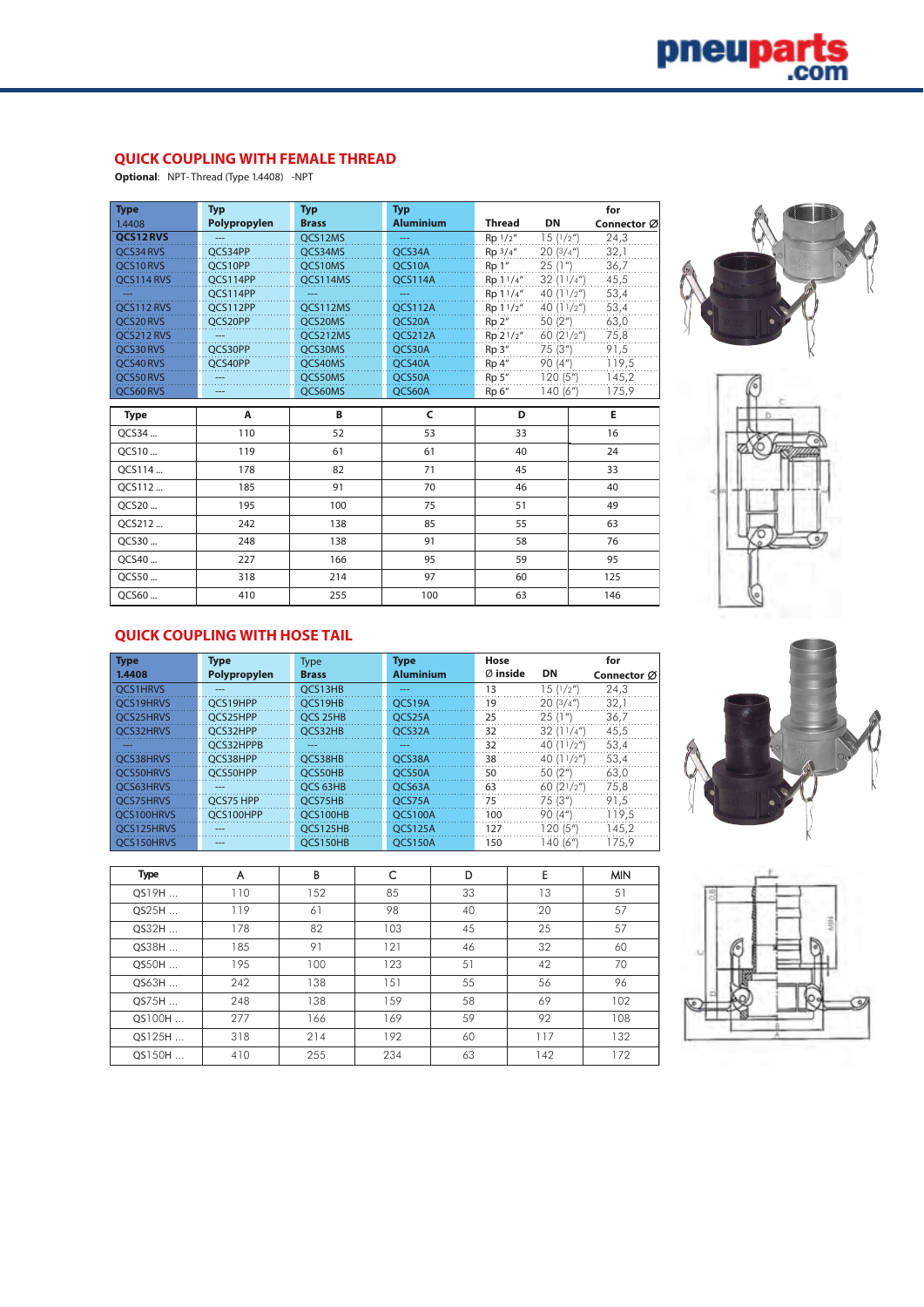## **CLOSURE CAPS FOR QUICK COUPLING PLUGS**

| <b>Type</b>            | <b>Type</b>  | <b>Type</b>            | <b>Type</b>      |                    |                      |             |
|------------------------|--------------|------------------------|------------------|--------------------|----------------------|-------------|
| 1.4408                 | Polypropylen | <b>Brass</b>           | <b>Aluminium</b> | <b>Size</b>        | DN                   | Connector Ø |
| EC12 DCRVS             | $- - -$      | EC12 DCMS              | ---              | 1/2''              | 15(1/2")             | 24.3        |
| EC34 DCRVS             | EC34DCPP     | EC34 DCMS              | EC34DCA          | 3/4''              | 20(3/4")             | 32,1        |
| <b>EC10DCRVS</b>       | EC10DCPP     | EC10DCMS               | EC10DCA          | 1 <sup>II</sup>    | 25(1")               | 36,7        |
| EC114 DCRVS            | EC114 DCPP   | EC114 DCMS             | EC114 DCA        | 11/4''             | 32(11/4")            | 45,5        |
| EC112 DCRVS            | EC112 DCPP   | EC112 DCMS             | EC112 DCA        | 11/2''             | 40 $(11/2'')$        | 53,4        |
| EC <sub>20</sub> DCRVS | EC20DCPP     | EC <sub>20</sub> DCMS  | EC20DCA          | $2^{\prime\prime}$ | 50(2 <sup>n</sup> )  | 63.0        |
| EC212 DCRVS            | ---          | EC <sub>212</sub> DCMS | EC212 DCA        | 21/2''             | 60(21/2")            | 75,8        |
| EC30 DCRVS             | EC30DCPP     | EC30 DCMS              | EC30 DCA         | 3''                | 75(3 <sup>''</sup> ) | 91.5        |
| EC40 DCRVS             | EC40DCPP     | EC40 DCMS              | EC40DCA          | $4^{\prime\prime}$ | 90(4 <sup>''</sup> ) | 119.5       |
| <b>EC50 DCRVS</b>      | ---          | EC50 DCMS              | EC50DCA          | 5''                | 120(5 <sup>n</sup> ) | 145.2       |
| <b>EC60 DCRVS</b>      | $---$        | EC60 DCMS              | EC60DCA          | 6"                 | 140 (6")             | 175.9       |



1) For liquids please use preferably stainless steel, brass or aluminum, 3) four hand levers, 4) one hand lever without locking pin

| <b>Type</b> | A   | B   | C  | D  | G   |
|-------------|-----|-----|----|----|-----|
| EC34DC      | 110 | 52  | 35 | 33 | 15  |
| EC10DC      | 119 | 61  | 42 | 40 | 24  |
| EC114DC     | 178 | 82  | 45 | 45 | 32  |
| EC112DC     | 185 | 91  | 48 | 46 | 38  |
| $EC20DC$    | 195 | 100 | 54 | 51 | 49  |
| EC212DC     | 242 | 138 | 57 | 56 | 63  |
| $EC30DC$    | 248 | 138 | 62 | 58 | 76  |
| $EC40DC$    | 277 | 166 | 63 | 59 | 100 |
| $EC50DC$    | 318 | 214 | 66 | 60 | 126 |
| $EC60DC$    | 410 | 255 | 69 | 63 | 151 |



## **QUICK COUPLING PLUG WITH MALE THREAD**

**Optional**: NPT-Thread (Type 1.4408) -NPT

| <b>Type</b><br>1.4408 | <b>Type</b><br>Polypropylen | <b>Type</b><br><b>Brass</b> | <b>Type</b><br><b>Aluminium</b> | <b>Thread</b> | DN                    | Connector Ø |
|-----------------------|-----------------------------|-----------------------------|---------------------------------|---------------|-----------------------|-------------|
| OACR12RVS             | $- - -$                     | OACR12MS                    | ---                             | R1/2''        | 15(1/2 <sup>n</sup> ) | 24.3        |
| OACR34RVS             | OACR34PP                    | OACR34MS                    | OACR34A                         | R3/4''        | 20(3/4")              | 32.1        |
| OACR10RVS             | OACR10PP                    | OACR10MS                    | OACR10A                         | R 1"          | 25(1")                | 36,7        |
| OACR114RVS            | OACR114PP                   | OACR114MS                   | OACR114A                        | R11/4''       | 32(11/4")             | 45.5        |
|                       | OACR114PPB                  | $\frac{1}{2}$               | ---                             | R11/4''       | 40 $(11/2'')$         | 53.4        |
| OACR112RVS            | OACR112PP                   | OACR112MS                   | OACR112A                        | R11/2''       | 40 $(11/2'')$         | 53.4        |
| <b>OACR20RVS</b>      | OACR20PP                    | <b>OACR20MS</b>             | OACR <sub>20</sub> A            | R2''          | 50(2 <sup>n</sup> )   | 63.0        |
| OACR212RVS            | ---                         | OACR212MS                   | OACR212A                        | $R2^{1/2''}$  | 60(21/2")             | 75,8        |
| <b>OACR30RVS</b>      | OACR30PP                    | <b>OACR30MS</b>             | OACR30A                         | R3''          | 75(3 <sup>''</sup> )  | 91.5        |
| <b>OACR40RVS</b>      | OACR40PP                    | OACR40MS                    | OACR4A                          | R4"           | 90(4 <sup>''</sup> )  | 119.5       |
| <b>OACR 50RVS</b>     | ---                         | <b>OACR50MS</b>             | OACR50A                         | R 5''         | 120(5 <sup>n</sup> )  | 145.2       |
| <b>OACR60RVS</b>      | ---                         | <b>OACR60MS</b>             | OACR60A                         | R 6"          | 140 (6")              | 175.9       |



1) For liquids please use preferably stainless steel, brass or aluminum, 2) Plug-Ø 53.4 mm with reduced connection. This does not comply with the standard!

| Type    | C   | D  | Е   | F   | G  |
|---------|-----|----|-----|-----|----|
| QACR34  | 60  | 41 | 20  | 37  | 8  |
| QACR10  | 71  | 50 | 24  | 42  | 10 |
| QACR114 | 81  | 55 | 28  | 51  | 10 |
| QACR112 | 79  | 47 | 35  | 60  | 10 |
| QACR 20 | 87  | 63 | 45  | 70  | 10 |
| QACR212 | 100 | 70 | 56  | 80  | 10 |
| QACR30  | 102 | 72 | 73  | 102 | 10 |
| QACR40  | 115 | 79 | 98  | 125 | 10 |
| QACR50  | 112 | 75 | 125 | 152 | 7  |
| OACR60  | 121 | 80 | 150 | 196 | 8  |

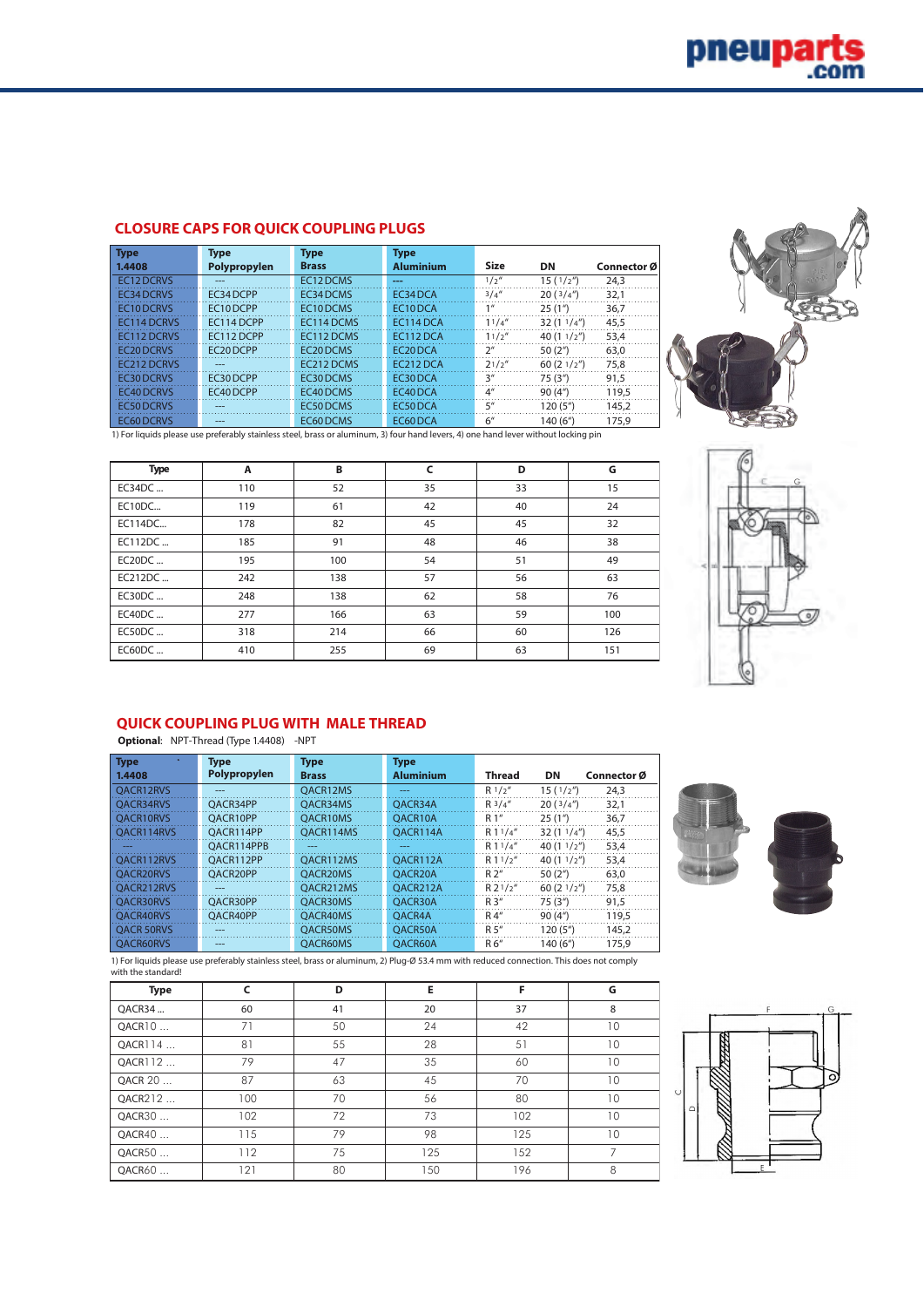## **QUICK COUPLING PLUG WITH FEMALE THREAD**

Optional: NPT-Thread (Type 1.4408) -NPT

| <b>Type</b>       | Type         | Type         | <b>Type</b>      |                  |               |             |
|-------------------|--------------|--------------|------------------|------------------|---------------|-------------|
| 1.4408            | Polypropylen | <b>Brass</b> | <b>Aluminium</b> | <b>Thread</b>    | DN            | Connector Ø |
| OACRP12RVS        | $- - -$      | OACRP12MS    | $- - -$          | $Rp \frac{1}{2}$ | 15(1/2'')     | 24.3        |
| OACRP34RVS        | OACRP34PP    | QACRP34MS    | OACRP34A         | $Rp \frac{3}{4}$ | 20(3/4")      | 32.1        |
| OACRP10RVS        | OACRP10PP    | OACRP10MS    | OACRP10A         | Ro <sup>1</sup>  | 25(1")        | 36,7        |
| OACRP114RVS       | OACRP114PP   | OACRP114MS   | OACRP114 A       | Rp 11/4''        | 32(11/4")     | 45,5        |
|                   | OACRP114PPB  |              | $- - -$          | Rp 11/4''        | 40 $(11/2'')$ | 53,4        |
| OACRP112RVS       | OACRP112PP   | OACRP112MS   | OACRP112A        | Rp 11/2"         | 40 $(11/2'')$ | 53,4        |
| OACRP20RVS        | OACRP20PP    | OACRP20MS    | OACRP20A         | Ro 2''           | 50 (2")       | 63,0        |
| OACRP 212RVS      | $- - -$      | OACRP212MS   | QACRP 212A       | Rp 21/2"         | 60 $(21/2'')$ | 75,8        |
| <b>OACRP30RVS</b> | OACRP30PP    | OACRP30MS    | OACRP30A         | Ro <sub>3</sub>  | 75 (3")       | 91.5        |
| <b>OACRP40RVS</b> | OACRP40PP    | OACRP40MS    | OACRP40A         | $Ro$ 4"          | 90(4")        | 119.5       |
| OACRP50RVS        | ---          | OACRP50MS    | OACRP50A         | Rp 5"            | 120(5")       | 145.2       |
| OACRP60RVS        | $- - -$      | OACRP60MS    | OACRP60A         | Rp <sub>6</sub>  | 140 (6")      | 175.9       |



1) For liquids please use preferably stainless steel, brass or aluminum, 2) Plug-Ø 53.4 mm with reduced connection. This does not comply with the standard!

| <b>Type</b> |    | F   |     | G  |
|-------------|----|-----|-----|----|
| QACRP34     | 41 | 20  | 37  | 8  |
| QACRP10     | 50 | 24  | 42  | 10 |
| QACRP114    | 57 | 28  | 51  | 10 |
| QACRP112    | 57 | 35  | 60  | 10 |
| QACRP20     | 63 | 45  | 70  | 10 |
| QACRP212    | 70 | 56  | 80  | 10 |
| QACRP30     | 72 | 73  | 102 | 10 |
| QACRP40     | 79 | 98  | 125 | 10 |
| QACRP50     | 75 | 125 | 152 |    |
| QACRP60     | 85 | 150 | 196 | 8  |



## **QUICK COUPLING PLUG WITH FEMALE THREAD FOR IBC-CONTAINER**

| lype                |        |                       |             |
|---------------------|--------|-----------------------|-------------|
| len                 | Thread | DN                    | Connector Ø |
| <b>JAC60625IBC</b>  | 60x6   | 25(1")                |             |
| <b>DAC100825IBC</b> | 00x8   | 25<br>7 <sub>II</sub> |             |
| <b>OAC60650IBC</b>  | 60x6   | $1^{\prime}$<br>50    |             |
|                     | 00x8   | $\sqrt{u}$<br>50      |             |

# **QUICK COUPLING PLUG WITH HOSE TAIL**

| <b>Type</b>           | <b>Type</b>                | <b>Type</b>  | <b>Type</b>           | Hose                 |               |             |
|-----------------------|----------------------------|--------------|-----------------------|----------------------|---------------|-------------|
| 1.4408                | Polypropylen <sup>11</sup> | <b>Brass</b> | Aluminium             | $\varnothing$ inside | DN            | Connector Ø |
| OACH13RVS             | $- - -$                    | OACH13MS     | ---                   | 13                   | 15(1/2'')     | 24,3        |
| OACH19RVS             | OACH19PP                   | OACH19MS     | OACH <sub>19</sub> A  | 19                   | 20(3/4")      | 32,1        |
| OACH <sub>25RVS</sub> | QACH25PP                   | OACH 25MS    | OACH <sub>25</sub> A  | 25                   | 25(1")        | 36.7        |
| OACH32RVS             | OACH32PP                   | OACH32MS     | OACH32A               | 32                   | 32(11/4")     | 45,5        |
|                       | OACH32PPB                  | $- - -$      | ---                   | 32                   | 40 $(11/2'')$ | 53,4        |
| OACH38RVS             | OACH38PP                   | OACH38MS     | OACH38A               | 38                   | 40 $(11/2'')$ | 53,4        |
| OACH50RVS             | OACH50PP                   | OACH50MS     | OACH50A               | 50                   | 50 (2")       | 63,0        |
| OACH63RVS             | $- - -$                    | OACH 63MS    | OACH63A               | 63                   | 60(21/2")     | 75,8        |
| OACH75RVS             | OACH75PP                   | OACH75MS     | OACH75A               | 75                   | 75 (3")       | 91.5        |
| OACH100RVS            | OACH100PP                  | OACH100MS    | OACH100A              | 100                  | 90(4")        | 119,5       |
| OACH125RVS            |                            | QACH125MS    | OACH125A              | 127                  | 120 (5"       | 145.2       |
| OACH150RVS            | $- - -$                    | OACH150MS    | OACH <sub>150</sub> A | 150                  | 140 (6")      | 175.9       |

1) For liquids please use preferably stainless steel, brass or aluminum, 2) Plug-Ø 53.4 mm with reduced connection. This does not comply with the standard!

| Type               | B   |     | E   | <b>MIN</b> |
|--------------------|-----|-----|-----|------------|
| QACH <sub>19</sub> | 34  | 44  | 20  | 51         |
| QACH25             | 42  | 103 | 24  | 57         |
| QACH32             | 48  | 110 | 28  | 57         |
| QACH38             | 58  | 129 | 36  | 60         |
| QACH50             | 67  | 131 | 45  | 70         |
| QACH63             | 82  | 161 | 56  | 964        |
| QACH75             | 91  | 174 | 73  | 102        |
| QACH100            | 120 | 179 | 98  | 108        |
| QACH125            | 148 | 207 | 125 | 171        |
| QACH150            | 185 | 244 | 150 | 172        |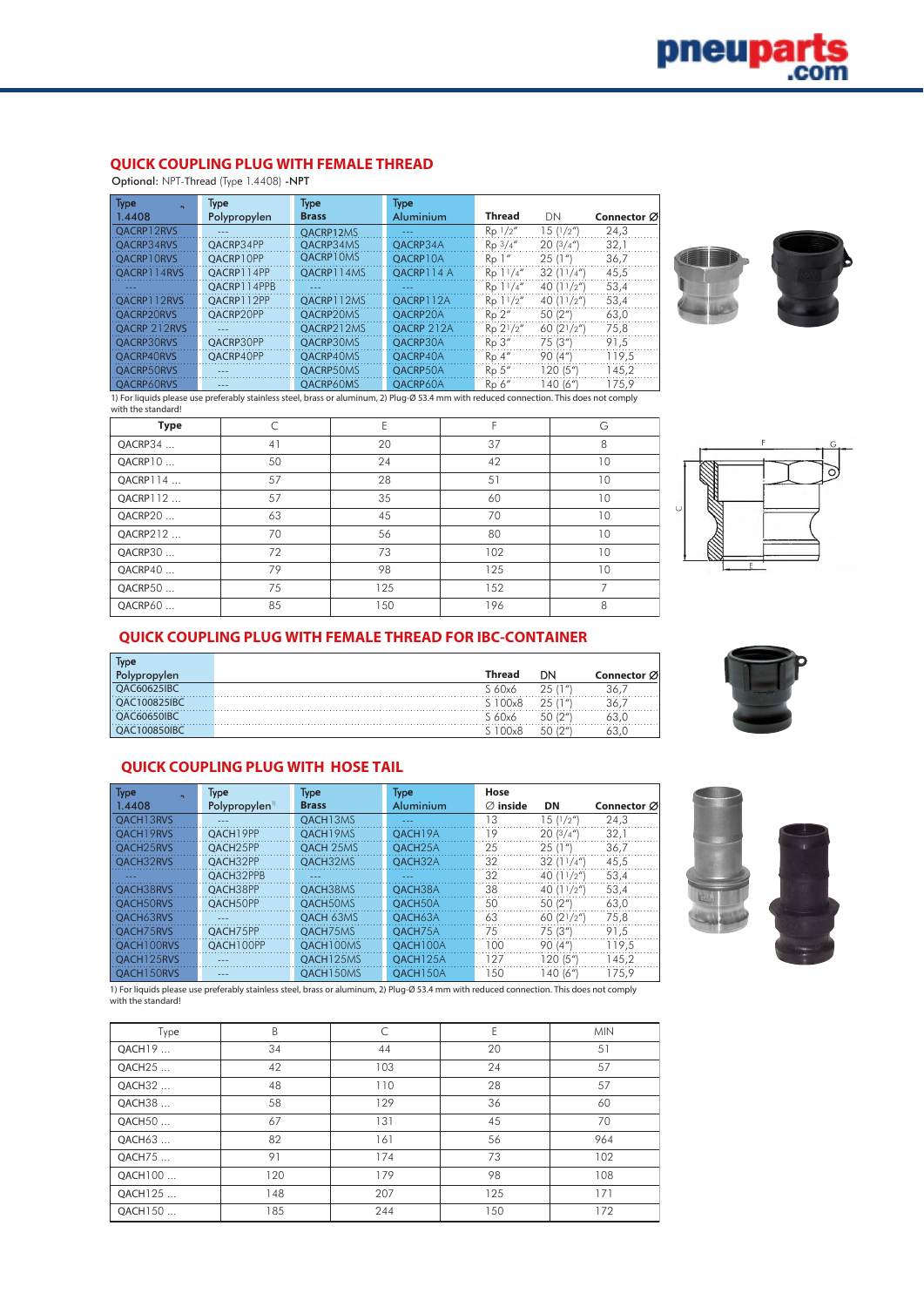## **LOCKING PLUG FOR QUICK COUPLING SOCKETS**

| <b>Type</b>        | Type                      | Type              | Type             |                    |                     |             |
|--------------------|---------------------------|-------------------|------------------|--------------------|---------------------|-------------|
| 1.4408             | Polypropylen <sup>1</sup> | <b>Brass</b>      | <b>Aluminium</b> | <b>Size</b>        | DN                  | Connector Ø |
| VPOCK12RVS         | $- - -$                   | <b>VPOCK 12MS</b> | $- - -$          | 1/2''              | 15(1/2'')           | 24,3        |
| <b>VPOCK 34RVS</b> | <b>VPOCK 34PP</b>         | VPOCK34MS         | VPOCK34A         | 3/4''              | 20(3/4")            | 32,1        |
| VPOCK10RVS         | VPOCK10PP                 | <b>VPOCK 10MS</b> | VPOCK10A         | 1 <sup>u</sup>     | 25(1")              | 36,7        |
| VPOCK114RVS        | VPOCK114PP                | VPOCK114MS        | VPOCK114A        | 11/4''             | 32(11/4")           | 45,5        |
| VPOCK112RVS        | VPOCK 112PP               | VPOCK112MS        | VPOCK112A        | 11/2''             | 40 $(11/2'')$       | 53,4        |
| VPOCK20RVS         | VPOCK20PP                 | VPOCK20MS         | VPOCK20A         | $2^{\prime\prime}$ | 50 (2")             | 63,0        |
| VPOCK212RVS        | $- - -$                   | VPOCK212MS        | VPOCK212A        | 21/2''             | 60 $(21/2'')$       | 75,8        |
| VPOCK30RVS         | VPOCK30PP                 | VPOCK30MS         | VPOCK30A         | 3''                | 75(3 <sup>4</sup> ) | 91.5        |
| <b>VPOCK40RVS</b>  | VPOCK40PP                 | VPOCK40MS         | VPOCK40A         | $4^{\prime\prime}$ | 90(4")              | 119.5       |
| VPOCK50RVS         | $- - -$                   | VPOCK50MS         | VPOCK50A         | 5''                | 120 (5")            | 145,2       |
| <b>VPOCK60RVS</b>  | ---                       | VPOCK60MS         | VPOCK60A         | 6''                | 140 (6")            | 175,9       |



1) For liquids please use preferably stainless steel, brass or aluminum, 2) Plug-Ø 53.4 mm with reduced connection. This does not comply with the standard!

| Type            | C  | G  |
|-----------------|----|----|
| VPQCK34         | 28 | 10 |
| VPQCK10         | 37 | 15 |
| VPQCK114        | 43 | 15 |
| VPQCK112        | 45 | 15 |
| VPQCK20         | 51 | 15 |
| <b>VPQCK212</b> | 50 | 15 |
| VPQCK30         | 55 | 15 |
| VPQCK40         | 58 | 15 |
| VPQCK50         | 58 | 20 |
| VPQCKO          | 63 | 22 |

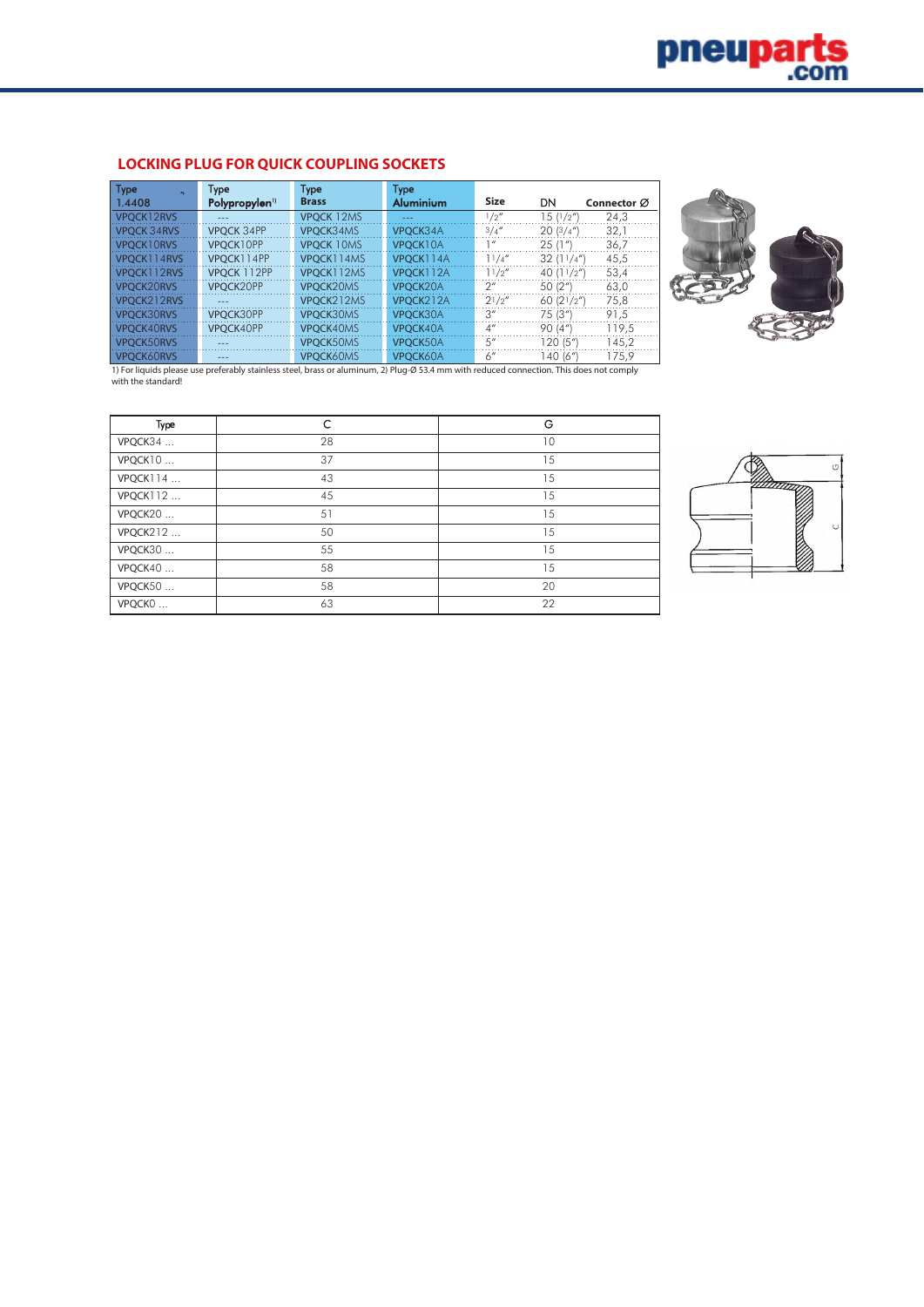## **QUICK COUPLING SOCKETS/ LOCKING CAPS WITH SAFETY LOCK**

#### **Quick couplings with safety interlock**

#### **Function:**

A safety catch integrated in the hand levers locks the coupling fully automatically in the coupled state. The coupling can only be opened by manually unlocking the safety levers (21/2" and 6" with unlocking pin). All quick coupling plugs (standardized according to MIL-C-27487) can be used.

#### **Materials**:

Body: stainless steel 1.4408, seal: NBR, handle, ring and chain: stainless steel

#### **Temperature range**:

 $-10^{\circ}$ C to max.  $+80^{\circ}$ C

#### **Advantages**:

- Coupling is automatically secured in coupled state
- Security pins can not be lost
- Full passage
- Low pressure loss
- Also suitable for solids, as no internal valves
- Dimensions standardized worldwide according to MIL-C-27487





#### **QUICK COUPLING SOCKETS/LOCKING CAPS WITH SAFETY INTERLOCK, EXTERNAL THREAD**

| <b>Type</b><br>$\sim$   |                       |                | For         |           |
|-------------------------|-----------------------|----------------|-------------|-----------|
| 1.4408                  | <b>Thread</b>         | DΝ             | Connector Ø | <b>PN</b> |
| SCMT10RVS               | R <sup>1</sup>        | 25(1"          | 36.7        | 16 bar    |
| SCMT114RVS              | R 1 $1/4''$           | 32<br>(11/4'') | 45.5        | l 6 bar   |
| SCMTI12RVS              | $R$ 1 $1/2''$         | 40<br>(11/2'') | 53.4        | 16 bar    |
| SCMT <sub>20RVS</sub>   | $R \nightharpoonup$ " | 50(2"          | 63.0        | l 6 bar   |
| SCMT <sub>2</sub> I RVS | $R2^{1/2''}$          | 60 $(21/2")$   | 75.8        | ı 6 bar   |
| SCMT30RVS               | $R \n3''$             | 75 (3‴         | 91.5        | l 4 bar   |
| SCMT40RVS               | $R$ 4"                | 90 (4")        | 119.5       | 7 bar     |
| SCMT60RVS               | R 6"                  | 140 (6"        | 175.9       | har       |



#### **QUICK COUPLING SOCKETS WITH SAFETY INTERLOCK, INTERNAL THREAD**

| <b>Type</b><br>$\sim$ |                 |                     | For         |           |
|-----------------------|-----------------|---------------------|-------------|-----------|
| 1.4408                | Thread          | DΝ                  | Connector Ø | <b>PN</b> |
| SCE10 ES-S            | $Rn$ 1"         | 25(1")              | 36,7        | l 6 bar   |
| <b>SCF114 ES-S</b>    | Rp 11/4''       | 32(11/4")           | 45,5        | 16 bar    |
| SCF112 ES-S           | Rp 11/2"        | 40 $(11/2)$         | 53.4        | 16 bar    |
| SCF20 ES-S            | Rp 2"           | 50(2 <sup>n</sup> ) | 63,0        | 16 bar    |
| SCF212 ES-S           | Rp 21/2"        | 60 $(21/2")$        | 75.8        | 16 bar    |
| SCF30 ES-S            | Rn 3"           | 75 (3")             | 91.5        | l 4 bar   |
| SCF40 ES-S            | $Ro$ 4"         | 90(4")              | 119.5       | 7 bar     |
| SCF60 ES-S            | Rp <sub>6</sub> | 140 (6")            | 175.9       | 7 bar     |







#### **LOCKING CAPS WITH SAFETY INTERLOCK FOR QUICK COUPLING PLUGS**

1.4408 Ø **inside** DN **Connector** Ø **PN** SCH25RVS 25 25 (1") 36,7 16 bar SCH 32RVS 32 32 (11/4") 45,5 16 bar **SCH38RVS 38 40 (11/2")** 53,4 16 bar SCH50RVS 50 50 (2") 63,0 16 bar **SCH63RVS 63** 63 60 (21/2") 75,8 16 bar SCH75RVS 75 75 (3") 91,5 14 bar SCH100RVS 100 90 (4") 119,5 7 bar SCH150RVS 7 bar 150 140 (6") 175,9 7 bar

**Type Hose For**

**QUICK COUPLING SOCKETS WITH SAFETY INTERLOCK, HOZE TAIL**

| vpe<br>$\sim$         |                         |               | For         |             |
|-----------------------|-------------------------|---------------|-------------|-------------|
| 1.4408                | Size                    | DN            | Connector Ø | <b>PN</b>   |
| SECTORVS              | $\frac{1}{2}$           | 25(1"         | 36.         | . 6 bar     |
| SECT14RVS             | 11/a''                  | 32(11/4")     | 45,5        | 16 bar      |
| 12RVS                 | 11/2''                  | 40 $(11/2'')$ | 53.4        | 16 bar      |
| C20RVS                | $\bigcap$               | 50 (2")       | 63.0        | l 6 bar     |
| SEC <sub>212RVS</sub> | 21/2''                  | 60(21/2")     | 75.8        | 16 bar      |
| <b>RORVS</b>          | $\bigcap$               | 75 (3‴        | 91.5        | . 4 bar     |
| SEC40RVS              | $\Lambda$ <sup>11</sup> | 90<br>(4"     | 19.5        | bar         |
| <b>ANSRVS</b>         | $\prime$ 11             | 40 (6")       | 75.9        | <b>b</b> ar |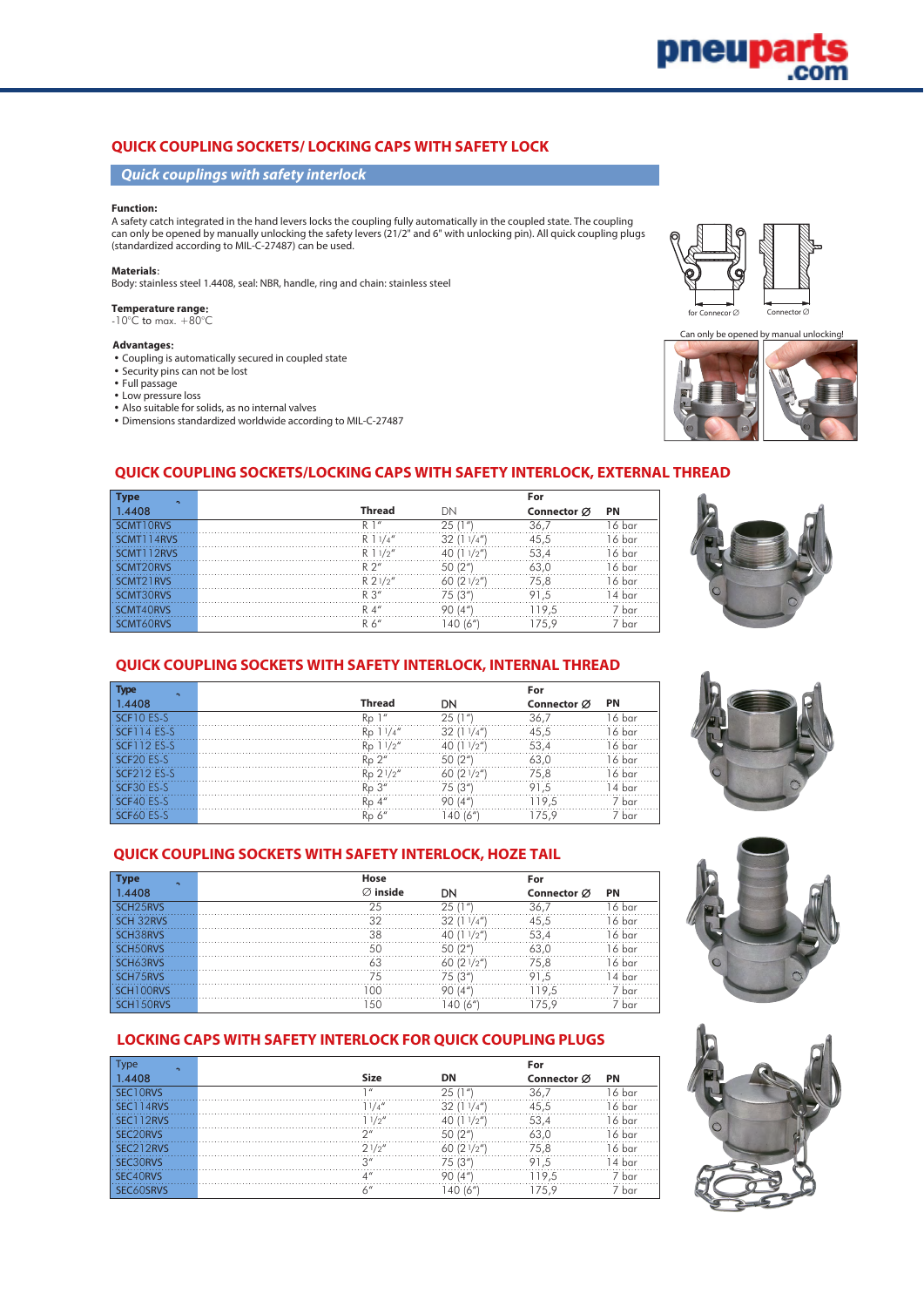## **QUICK COUPLING SOCKETS- PLUGS ACCORDING TO DIN 2828**

**Quick release couplings** (DIN 2828)

#### **Materials**:

Body: stainless steel 1.4408, seal: NBR, handle, ring: stainless steel (internal threads are equipped with PTFE flat seals)

**Temperature range**:  $-10^{\circ}$ C to max.  $+80^{\circ}$ C

#### **Advantages**:

- Full passage
- Low pressure loss

• Also suitable for solids, as no internal valves

Those couplings are different from standard couplings only in the design of the internal thread or hose socket. They are fully compatible with standard couplings according to MIL-C-27487.

## **QUICK COUPLING SOCKETS WITH FEMALE THREAD (DIN 2828)**

| <b>Type</b><br>$\sim$ |                       |                     | For         |        |
|-----------------------|-----------------------|---------------------|-------------|--------|
| 1.4408                | <b>Thread</b>         | DN                  | Connector Ø | PN     |
| OCS34RVSDIN           | G3/4''                | 20(3/4")            | 32.         | 18 bar |
| 10RVSDIN              | G1''                  | 25(1"               | 36,7        | 18 bar |
| <b>4RVSDIN</b>        | G $11/4''$            | 32(11/4")           | 45.5        | 18 bar |
| 12RVSDIN              | G11/2"                | 40 $(11/2'')$       | 53,4        | 18 bar |
| OCS20RVSDIN           | G 2''                 | 50(2 <sup>n</sup> ) | 63.0        | 18 bar |
| OCS212RVSDIN          | G 2 <sup>1</sup> /2'' | 60 $(21/2")$        | 75.8        | 16 bar |
| <b>S30RVSDIN</b>      | G.3''                 | 75 (3")             | 91.5        | 14 bar |
| <b>OCS40 RVSDIN</b>   | G4''                  | 90 (4"              | 119.5       | 7 bar  |

Female thread with PTFE-flat gasket

Clamp coy



für Stecker-Ø Stecker-Ø

## **QUICK COUPLING SOCKETS WITH HOZE TAIL (DIN 2828)**

**Note**: Hose binding is done by means of shell hose clamps according to DIN 2817

| <b>Type</b><br>$\sim$ | Hose |                            |               | For         |        |
|-----------------------|------|----------------------------|---------------|-------------|--------|
| 1.4408                |      | $\varnothing$ inside<br>DΝ |               | Connector Ø | PN     |
| OCH <sub>19RVS</sub>  |      |                            | 20(3/4")      | 32.         | 18 bar |
| OCH <sub>25</sub> RVS | クら   | 25(1")                     |               | 36.7        | 18 bar |
| OCH32RVS              | 30   |                            | 32(11/4")     | 45,5        | 18 bar |
| OCH38RVS              | 38   |                            | 40 $(11/2'')$ | 53.4        | 18 bar |
| OCH50RVS              | 50   | 50(2 <sup>n</sup> )        |               | 63.0        | 18 bar |
| OCH63RVS              | 63   |                            | 60 $(21/2n)$  | 75.8        | 16 bar |
| OCH75RVS              | 75   | 75 (3")                    |               | 91.5        | 14 bar |
| OCH100RVS             | OC.  | 90 (4"                     |               | 119.5       | 7 bar  |

## **QUICK COUPLING PLUG WITH FEMALE THREAD (DIN 2828)**

| <b>Type</b><br>$\sim$  |               |               |             |        |
|------------------------|---------------|---------------|-------------|--------|
| 1.4408                 | <b>Thread</b> | DN            | Connector Ø | PN     |
| OAC34FRVS              | $G_3/4''$     | 20(3/4'')     | 32.         | 18 bar |
| <b>CLOERVS</b>         | G 1"          | 25(1"         | 36.7        | 18 bar |
| C114FRVS               | G 11/4"       | 32(11/4")     | 45.5        | 18 bar |
| OAC112FRVS             | G 1 $1/2''$   | 40 $(11/2'')$ | 53,4        | 18 bar |
| OAC <sub>20</sub> FRVS | G 2''         | 50 (2"        | 63.0        | 18 bar |
| $C212$ FRVS            | G 21/2"       | 60(21/2")     | 75.8        | 16 bar |
| <b>DAC30ERVS</b>       | G 3"          | 75 (3"        | 91,5        | 14 bar |
| OAC40FRVS              | G4''          | 90 (4"        | 19.5        | ′ bar  |

Clamp cover

## **QUICK COUPLING PLUG WITH HOSE TAIL (DIN 2828)**

**Note**: Hose binding is done by means of shell hose clamps according to DIN 2817

| <b>Type</b><br>$\sim$ | Hose                 |               |                         |           |
|-----------------------|----------------------|---------------|-------------------------|-----------|
| 1.4408                | $\varnothing$ inside | DN            | Connector $\varnothing$ | <b>PN</b> |
| OACHE19RVS            |                      | 20(3/4")      | 32.                     | 18 bar    |
| OACHE25RVS            | 25                   | 25(1")        | 36,7                    | 18 bar    |
| <b>DACHE32RVS</b>     | 32                   | 32(11/4")     | 45.5                    | 8 bar     |
| <b>DACHE38RVS</b>     | 38                   | 40 $(11/2'')$ | 53,4                    | 18 bar    |
| <b>OACHE50RVS</b>     | 50                   | 50 (2")       | 63.0                    | 18 bar    |
| <b>DACHE63RVS</b>     | 63                   | 60 $(21/2'')$ | 75.8                    | 6 bar     |
| <b>DACHE75RVS</b>     | 75                   | 75 (3")       | 91.5                    | 4 bar     |
| <b>OORVS</b>          |                      | 90(4"         | 119.5                   | 7 bar     |





Female thread with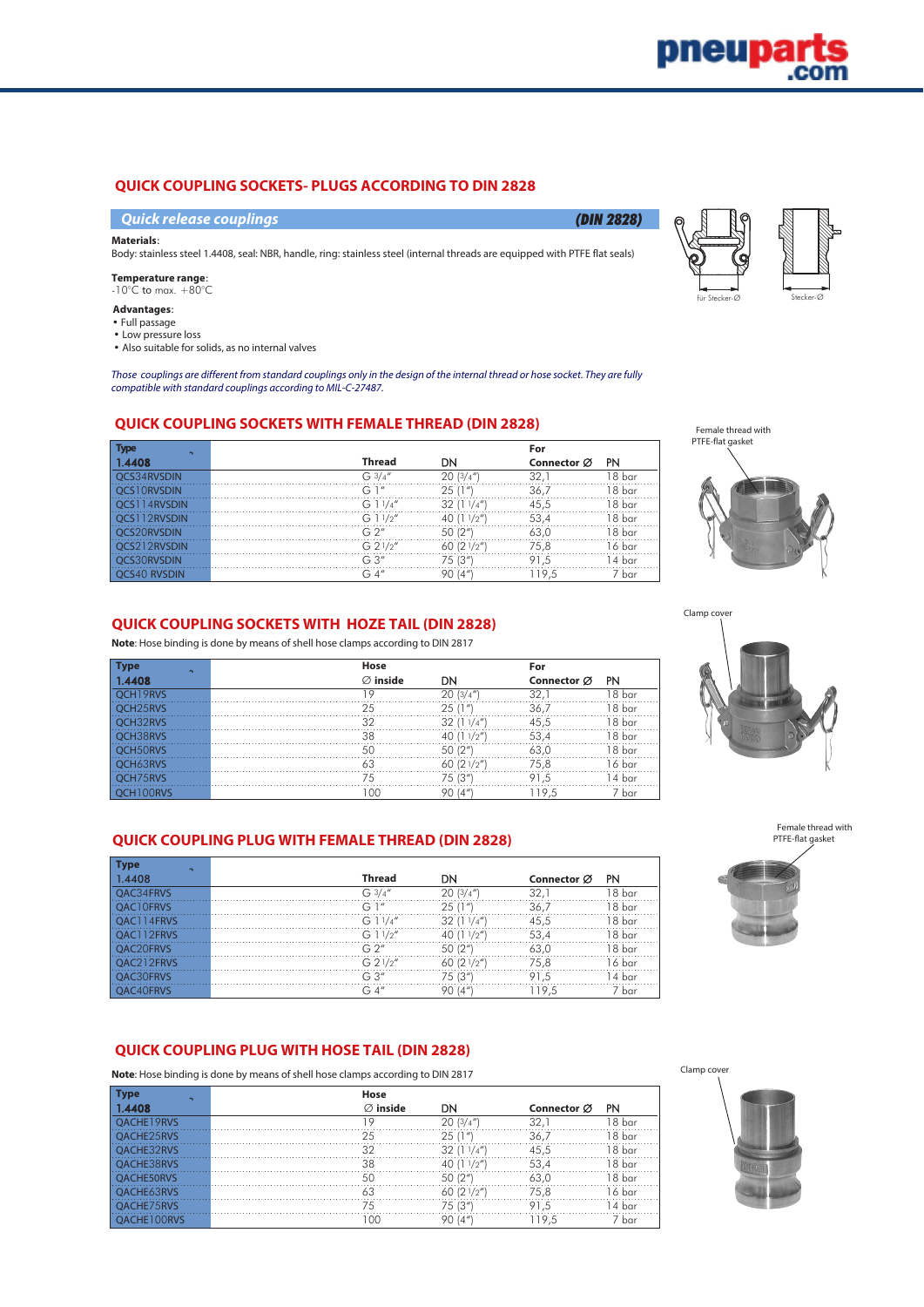## **QUICK COUPLING WITH WELDING END**

| <b>Type</b>       |                       |                          | For         |
|-------------------|-----------------------|--------------------------|-------------|
| 1.4408            | Welding $\varnothing$ | DN                       | Connector Ø |
| KLDAS 12 ES       | 21,3                  | 12''<br>$5^{\circ}$      | 24.3        |
| KLDAS 34 ES       | 26.9                  | 20(3/4")                 | 32.         |
| KLDAS 10 ES       | 33.7                  | 25(1")                   | 36.7        |
| <b>DAS 114 ES</b> | 42.4                  | 32<br>11/4''             | 45,5        |
| KLDAS 112 ES      | 48.3                  | (11/2'')                 | 53.4        |
| KLDAS 20 ES       | 60.3                  | 50 (2")                  | 63.0        |
| KLDAS 212 ES      | 76.1                  | 60(21/2")                | 75,8        |
| KLDAS 30 ES       | 88.9                  | 75 (3")                  | 91,5        |
| KLDAS 40 ES       | 114.3                 | (4 <sup>n</sup> )<br>90. | 119.5       |



## **QUICK PLUG WITH WELDING END**

| <b>Type</b><br>$\sim$ |                                       |
|-----------------------|---------------------------------------|
| 1.4408                | Welding $\emptyset$ DN<br>Connector Ø |
| KLSAS 12 ES           | 24,3<br>21.3<br>15 (1/2″)             |
| KLSAS 34 ES           | 32.7<br>20(3/4")<br>26.9              |
| KLSAS 10 ES           | 33.7<br>36,7<br>25(                   |
| KLSAS 114 ES          | 42.4<br>45.5<br>32                    |
| KLSAS 112 ES          | 48.3<br>53,4<br>(11/2'')              |
| KLSAS 20 ES           | 60.3<br>50(2 <sup>u</sup> )<br>63.0   |
| KLSAS 212 ES          | 60 $(21/2'')$<br>75.8<br>76.1         |
| KLSAS 30 ES           | 88.9<br>75 (3")<br>91.5               |
| KLSAS 40 ES           | 119.5<br>114.3<br>90 (4"              |



## **QUICK CONNECT CONNECTOR FOR PLUG**

|                   | For         |
|-------------------|-------------|
| DN                | Connector Ø |
|                   | .           |
| 101               |             |
| (01)<br>15<br>ت ا | $\sim$<br>. |
| $\Lambda$         |             |

## **QUICK COUPLING CONNECTOR FOR CANS**

|           | Connector Ø<br><b>DN</b> |
|-----------|--------------------------|
| CYIOA     | 36.<br>25.11"            |
| XY114A    | (11/4'')                 |
| SX 112 A  | (11/2'')                 |
| SX 20 A   | 56.                      |
| KISX 30A  | 75 (3"<br>91.5           |
| KLSX 40 A | (4"<br>9.5               |
|           | 16"                      |